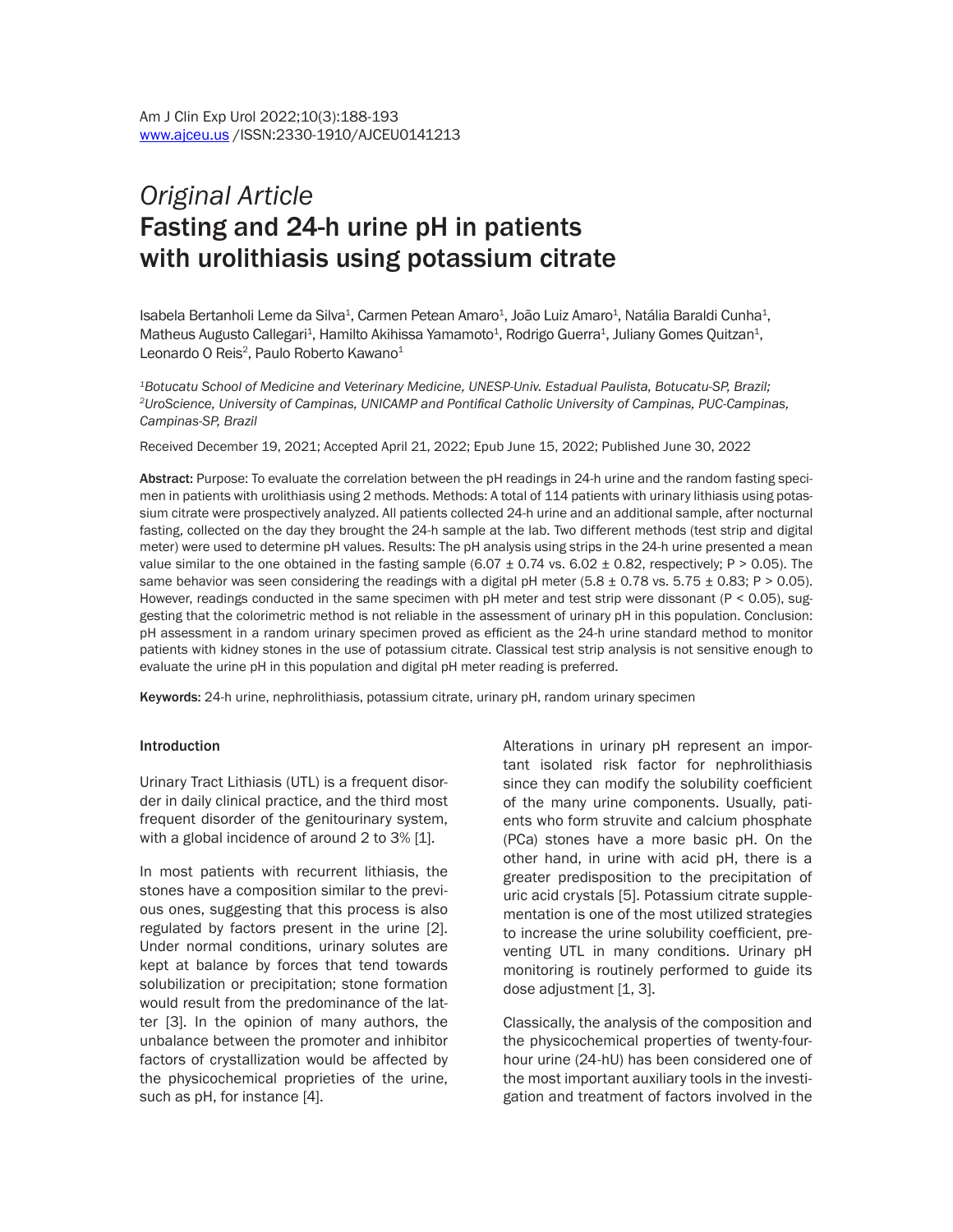etiology of UTL. However, collecting this type of exam presents great practical difficulties, especially in pediatric patients. In addition to predisposing to errors, it is also cumbersome for the patient, demanding a high level of commitment. According to Hong *et al.*, the commitment of patients to 24-hU collection decreases from 94% to 79% when more than one collection was required [6].

Recent studies suggest that urinary pH obtained from an isolated sample of fasting urine (fU) could be as reliable as the 24-hU in the assessment of patients with UTL [7-9]. According to Grases *et al.,* the isolated fasting urine specimen would present a more reliable baseline pH than the 24-h sample, since it would be minimally affected by dietary factors [10]. However, such an opinion is not shared by other authors, who suggest that, while the 24-hU pH correlates to the fasting specimen in a large population, there is significant variability between those two parameters when evaluated individually [5].

To shed some light on such controversies, this study evaluated the relationship between the urinary pH obtained from 24-hU as compared to the random fasting urine specimen (fU), aiming at standardizing the ideal methodology to monitor urinary pH in patients with UTL who use potassium citrate.

## **Methods**

## *Participants of the study*

A total of 114 patients with kidney stones followed at the Metabolism in Nephrolithiasis Ambulatory were prospectively evaluated. All patients were older than 18 years, with a previously treated UTL confirmed by imaging, and in use of potassium citrate. Patients in use of antibiotics, with recurrent urinary tract infection (defined as three or more episodes/year) or with abnormal kidney function (Clearance < 60 ml/min) were excluded. Current medications and doses, metabolic diagnosis, associated diseases, personal history, and age, were also evaluated. Body Mass Index (BMI) was calculated based on weight and height. All patients signed the Informed Consent (IC). This study was previously approved by the Committee for Medical and Ethical Questions of São Paulo State University, under the protocol number: 4348/2012.

#### *Urine collection*

All participants collected 24-h urine (24-hU) followed by one random fasting specimen (fU), collected at the moment they delivered the 24-h sample. The 24-hU collection began in the morning, disposing of the first micturition and collecting until the same time of the following day, keeping it in the refrigerator at 4°C until the moment of delivery. For standardization, the fU specimen was collected two hours after the end of the 24-h collection. To obtain more accuracy in the readings of the specimens, two different methods were employed to determine urinary pH: clinical analyses by test strip and digital pH meter reading.

#### *Statistical analysis*

Paired t-test was used for contrasts between the different collecting types and the methodologies applied. Variables concerning age and urinary volume utilized the T-test, with the variables expressed in averages and standard deviation, using the SAS software. Pearson's and Spearman's correlation tests were used to analyze the level of correlation between the 24-h urine and the random specimen, in parametric and non-parametric variables, with the SPSS software version 2.0.

The tools were compared by the Spearman correlation, rho coefficient  $(r^2)$  -1 to +1 and classified as [11]: - "very weak": .00-.19; - "weak": .20-.39; - "moderate": .40-.59; - "strong": .60- .79; - "very strong": .80-1.0.

The level of significance was  $5\%$  (P < 0.05).

## Results

## *Population characteristics*

The main data collected on the profile of the population studied are summarized in Table 1. Of the 114 subjects evaluated, 44 (39%) were men and 70 (61%) women, with mean age 51.11 ± 12.93 years; 52.91 ± 12.77 years for men and 49.96  $\pm$  13 years for women (P = 0.24). The mean body mass index (BMI) was  $28.71 \pm 4.56$  Kg/m<sup>2</sup>. When subdivided according to gender, women were slightly more obese with 29.87  $\pm$  5.14 Kg/m<sup>2</sup>, as compared to 27  $\pm$ 2.82 Kg/m<sup>2</sup> for men (P < 0.0003). The total vol-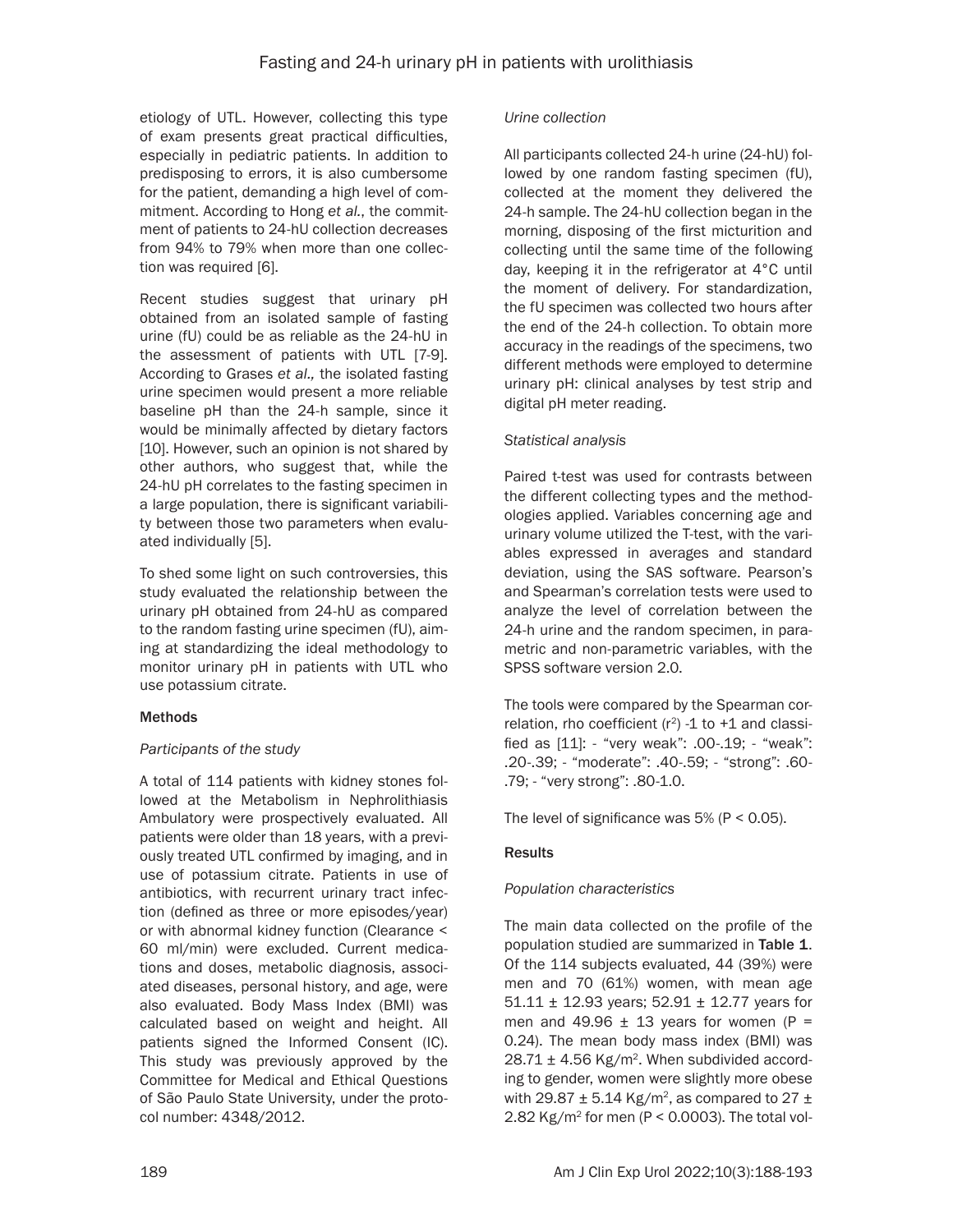| $\frac{1}{2}$ and $\frac{1}{2}$ and $\frac{1}{2}$ and $\frac{1}{2}$ and $\frac{1}{2}$ and $\frac{1}{2}$ and $\frac{1}{2}$ and $\frac{1}{2}$ and $\frac{1}{2}$ |                   |                                                  |              |  |  |
|---------------------------------------------------------------------------------------------------------------------------------------------------------------|-------------------|--------------------------------------------------|--------------|--|--|
| Variable                                                                                                                                                      | Men (44)          | Women (70)                                       | P            |  |  |
| Age (years)                                                                                                                                                   | $52.91 \pm 12.77$ | $49.96 + 13$                                     | $P = 0.2391$ |  |  |
| BMI $(kg/m2)$                                                                                                                                                 | $27 + 2.82$       | $29.87 + 5.14$                                   | P < 0.0003   |  |  |
| Volume of diuresis (ml)                                                                                                                                       |                   | $1,920 \pm 681.49$ $1,773 \pm 680.25$ P = 0.2659 |              |  |  |

Table 1. Characteristics of the studied population

Values in averages and standard deviation.



Figure 1. Main metabolic diagnosis found in the patients followed at the Metabolism in Nephrolithiasis Ambulatory.

Table 2. Average pH in 24-h urine and random fasting specimen, according to different assessment methods

| Variable | 24-h urine |          | Random fasting specimen                                                    |          |
|----------|------------|----------|----------------------------------------------------------------------------|----------|
|          | Test strip | pH meter | Test strip                                                                 | pH meter |
| рH       |            |          | $6.07 \pm 0.74$ Aa $5.8 \pm 0.78$ Bb $6.02 \pm 0.82$ Aa $5.75 \pm 0.83$ Bb |          |

Values are expressed as averages and standard deviations. Upper cases indicate a statistically significant difference between the different collections; lower cases indicate the differences between the different methodologies in the same type of collection ( $P < 0.02$ ).

ume of diuresis obtained from the 24-hour collection was similar between men and women, with a total of  $1,920 \pm 681.49$  mL and  $1,773 \pm 1$ 680.25 mL, respectively  $(P = 0.27)$ .

The most frequent metabolic abnormalities diagnosed in this population were hypercalciuria, present in 45 patients (39.5%), followed by hyperuricosuria, diagnosed in 43 subjects (37.5%). Hypocitraturia was the third most prevalent diagnosis, with a total of 34 cases (30%), followed by hypomagnesuria in 32 (28%) patients. Hypernatruria was diagnosed in 5 cases (4.5%) and hyperoxaluria in 4 subjects (3.5%). It is important to emphasize that some patients might have had more than one metabolic diagnosis (Figure 1).

## *Correlation between the pH of 24-h urine (24 hU) and random fasting specimen (fU)*

The comparative analysis of the pH between the 24-hU and fU specimens did not present a statistically significant difference when the same pH assessment method was considered (Table 2).

The traditional pH analysis in the 24-h urine using the test strip presented an average pH of  $6.07 \pm 0.74$ , a value that is very similar to the 6.02 ± 0.82 obtained from the isolated specimen (P > 0.05). Likewise, considering the reading from the digital pH meter, the mean pH was 5.8  $\pm$  0.78 and 5.75  $\pm$  0.83, for 24-hU and fU, respective $ly (P > 0.05)$ .

A positive correlation between the values of urinary pH (obtained from either the test strip or the digital pH meter) was observed for both collection forms ( $r^2$  = 0.267, P < 0.000;  $r^2$  = 0.366, P < 0.000, respectively) (Figure 2).

## **Discussion**

Urinary tract lithiasis (UTL) is a highly prevalent disease all

over the world, affecting mainly young people. A great amount of the socio-economic burden caused by urolithiasis is consequent to the fact that it affects people in their most productive phase, between the third and fifth decades, with ages ranging from 39.0 to 52.9 years [1].

We noted a predominance of UTL in females, with 1.59 women for each man, the mean age being 51.1 years. In line with our findings, recent evidence has shown the rise in kidney stone disease prevalence among females, and continued research is warranted to determine causation [12]. This trend also occurs in the scenario of kidney stone needing intervention (surgical or shockwave), which has recently showed a female predominance [13, 14].

It is well known that urinary volume is an important factor in the etiopathogenesis of kidney stones. For this reason, patients with UTL are advised to increase fluid intake to obtain daily urinary volumes of around two liters, in an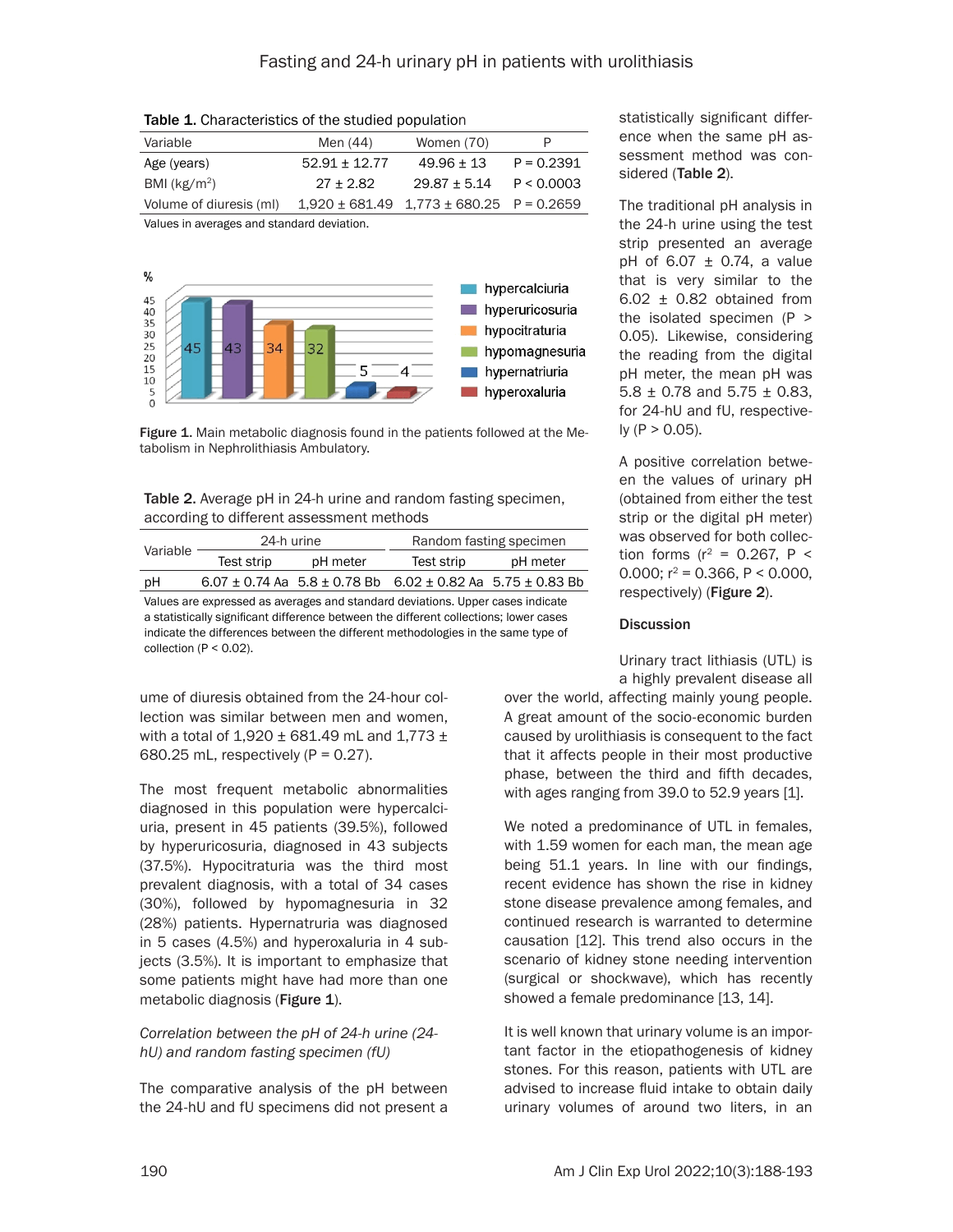

Figure 2. Scatter plot of the pH values obtained from (A) test strip readings in 24 hours urine (24-h pH strip) and (B) digital pH meter reading in the 24-hU pH meter, compared to the random specimen (fU pH) on strip and pH meter, respectively.

attempt to decrease the risk of new stone formation [8, 9]. In our study we noted that only 7.01% of patients had less than 1,000 mL diuresis in 24-h; the average volume for each patient being around 1,675 mL per day. Although it may seem satisfactory, this volume is still below the recommended, especially if we consider these patients have known stone formers under treatment.

Hypercalciuria is one of the main metabolic diagnoses, having multifactorial etiology and being responsible for more than 50% of the adult cases of lithiasis and around 53 to 75% in children [10]. In our study, increased urinary calcium was the most frequently seen metabolic abnormality, present in 39.5% of patients, followed by hyperuricosuria, diagnosed in 37.5% cases. This proportion was similar to the results obtained by Del Valle and Miján Ortiz, where hypercalciuria was also the predominant metabolic abnormality, followed by hyperuricosuria [15, 16].

Hypocitraturia was the third most frequent metabolic diagnosis (30%) found in our study, different from the findings by other authors, where it was the most often found diagnosis [17]. In a study previously conducted by our group with 182 stone-former patients, hypocitraturia was the second most prevalent metabolic abnormality, diagnosed in 37.3% of cases [18].

Primary hyperoxaluria is a relatively rare abnormality, found in approximately 1% of people submitted to metabolic investigation [15]. In our study, hyperoxaluria was diagnosed in only 4.5% of the cases, consequent to problems with routine measurements of this metabolite in our center. Hypomagnesuria was diagnosed in 28% of the patients included in our study. This prevalence was very similar to the one seen in a previous study conducted by our group, where this metabolic abnormality was found in 21% of the cases [18].

Due to its important role in regulating the physicochemical properties of urine, the urinary pH has been considered a key parameter in the assessment of patients with nephrolithiasis [4, 19]. Abnormal urinary pH in itself is an important risk factor for the formation of UTL [5]. In our study, double reading the urinary pH (using the colorimetric method and digital pH meter) had the intention of checking the accuracy of the test strip reading; a well-known method in our setting due to availability and low cost.

Our results confirmed the findings by Kwong *et al.,* who demonstrated that the analysis of urinary pH with pH meter and test strip were significantly different from one another, some of the differences observed being clinically relevant [20]. This fact suggests that, although the classical strip analysis may be used with relative safety in the routine determination of uri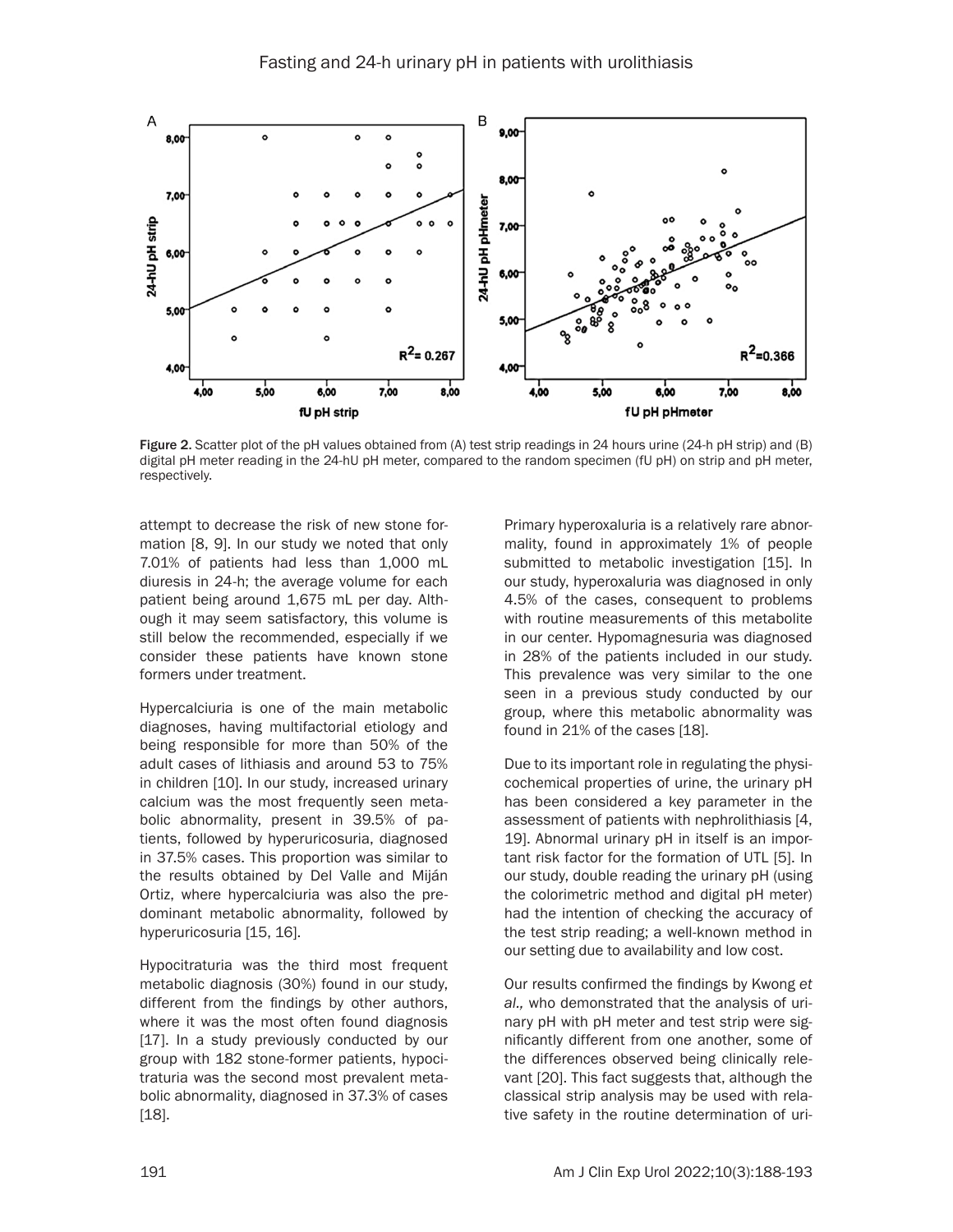nary pH, it is not sensitive enough for the assessment of urinary pH in lithiasis patients [19].

Even though the 24-hour urine is still considered the gold standard in the evaluation of UTL patients, according to Sëric *et al.,* the fasting specimen might be used as a reliable parameter to evaluate the risk and recommend preventive measurements against the formation of urinary stones [21]. In our study, we did not find significant difference between the urinary pH obtained from the 24-h urine (24-hU) from the random fasting specimen (fU), regardless of the analysis method used (digital pH meter:  $5.8 \pm 0.78 \times 5.75 \pm 0.83$ ; P = 0.497; test strip: 6.07  $\pm$  0.74  $\times$  6.02  $\pm$  0.82; P = 0.521, respectively). Additionally, a positive correlation was found between the pH readings conducted in the different modalities of urine collection as depicted in Figure 2 ( $P < 0.0001$ ). Once the correlation was considered weak, the classic strip test analysis cannot be recommended over the pH meter before bigger sample studies can further explore the correlation power observed between the different modalities of urine collection. Therefore, while pH assessment in random fasting urine sample is an efficient method for monitoring urinary pH, the classic strip test analysis is not as sensitive as the pH meter.

Our results diverge from those found by Capolongo *et al.* who suggest that it is not adequate to base urinary pH on random specimen instead of 24-h specimen due to significant variation observed by the authors between the two samples analyzed by them [5]. According to the authors, diurnal variation of urinary pH would be partially related to the excretion of post-prandial bicarbonate by the gastric parietal cells to prevent cell alkalinization concurrent with acid secretion.

This hypothesis also suggests that urine would be more alkaline in the morning than overnight, this being related to the variation of respiratory patterns during sleep, called "morning alkaline tide" [22]. This was not observed in our patients, where fasting urine pH was consonant to the 24-h urine pH, regardless of the method used for pH reading. On the other hand, fomenting additional studies on the issue, the significant correlations between both collection forms were rather weak ( $r^2$  = 0.267, P < 0.000;  $r^2$  = 0.366, P < 0.000, respectively).

Fat is also a known calculi risk factor [23]. The observed difference in BMI between men and women might represent variations in our population and might not be clinically significant once both men and women are clinically classified as overweight (BMI range 25-29.9), Table 1.

To warrant applicability of current study results we chose to evaluate patients with kidney stones under potassium citrate treatment, which are used to routinely perform 24-hour urine collection to guide dose adjustment. Supporting improvements in clinical practice, pH assessment in a random urinary specimen proved as efficient as the 24-h urine standard method.

Though prospective, the current study is limited to patients under potassium citrate treatment. Future studies should confirm our results in patients with no medication use. Also, urolithiasis control should be confirmed in a randomized study using urine pH in random fasting versus standard 24-h urine specimen.

## **Conclusion**

The pH assessment in random fasting urine specimens proved to be as efficient as the standard method in monitoring renal lithiasis patients in the use of potassium citrate. Nevertheless, though used with relative safety in routine urinary pH monitoring, the classical test strip analysis is not sensitive enough to evaluate the urine pH in this population and digital pH meter reading is preferred.

## Disclosure of conflict of interest

#### None.

Address correspondence to: Dr. Leonardo O Reis, UroScience, University of Campinas, Pontifical Catholic University of Campinas, Campinas, SP, Brazil. Tel: 19-3343-8600; E-mail: [reisleo.l@gmail.com](mailto:reisleo.l@gmail.com)

#### References

- [1] Tostes and Cardoso LR. Recentes avanços em litíase urinária. J Bras Nefrol 2001; 23: 166- 73.
- [2] Murayama T, Sakai N, Yamada T and Takano T. Role of the diurnal variation of urinary pH and urinary calcium in urolithiasis: a study in outpatients. Int J Urol 2001; 8: 525-32.